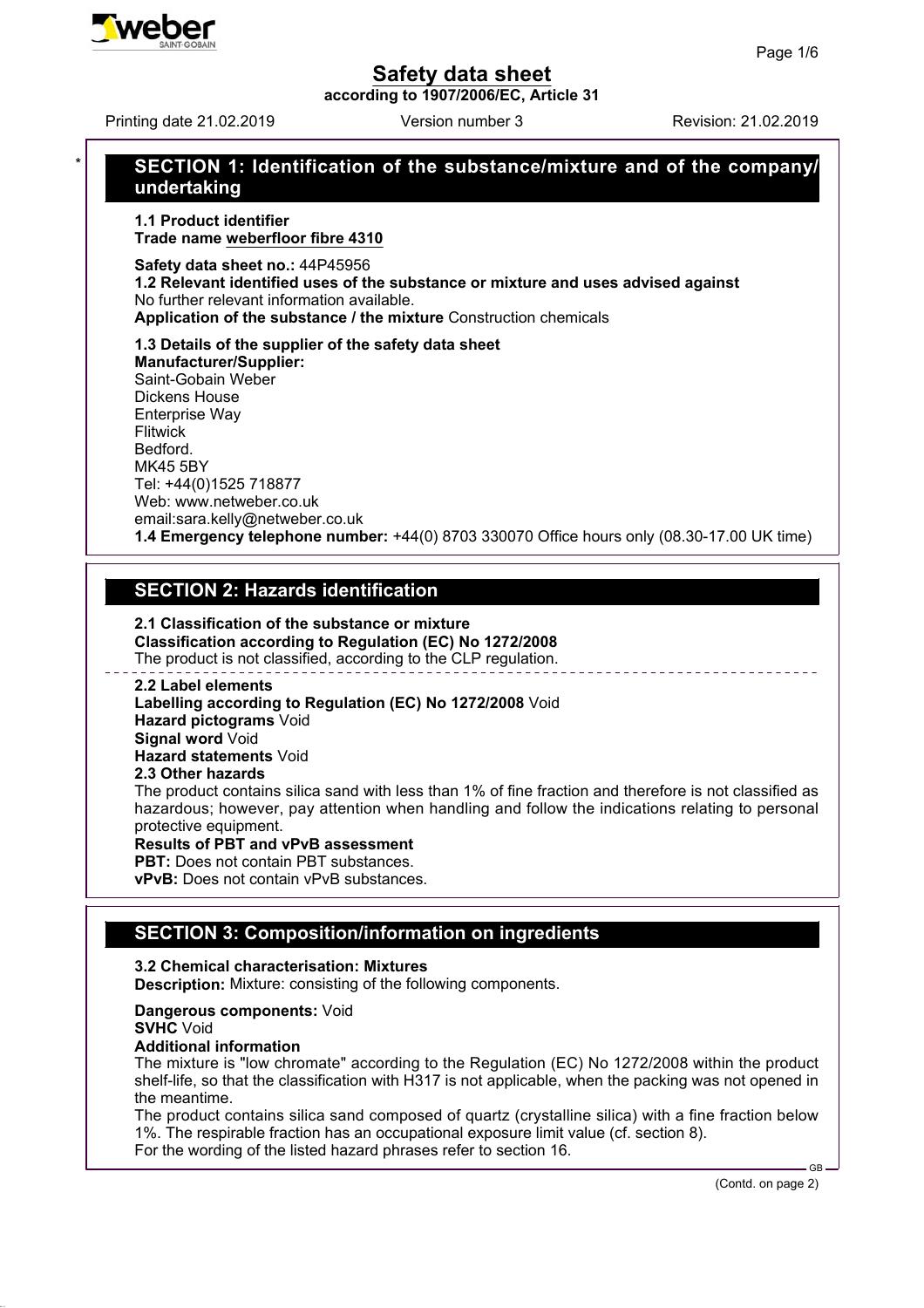**according to 1907/2006/EC, Article 31**

#### **Trade name weberfloor fibre 4310**

(Contd. of page 1)

## **SECTION 4: First aid measures**

### **4.1 Description of first aid measures**

#### **General information**

Remove the victim immediately from the danger area. If the patient is unwell consult a doctor and present this data sheet.

**After inhalation** Supply fresh air; consult doctor in case of complaints.

**After skin contact** Generally the product does not irritate the skin.

#### **After eye contact**

Rinse opened eye for several minutes under running water. Rinse liquid should be tempered (20- 30°C).

**After swallowing** If symptoms persist consult a doctor.

**4.2 Most important symptoms and effects, both acute and delayed** No further relevant information available.

**4.3 Indication of any immediate medical attention and special treatment needed**

No further relevant information available.

## **SECTION 5: Firefighting measures**

### **5.1 Extinguishing media**

**Suitable extinguishing agents**

CO2, powder or water spray. Fight larger fires with water spray or alcohol resistant foam.

**5.2 Special hazards arising from the substance or mixture**

No further relevant information available.

**5.3 Advice for firefighters**

**Protective equipment:** No special measures required.

# **SECTION 6: Accidental release measures**

**6.1 Personal precautions, protective equipment and emergency procedures** Not required.

- **6.2 Environmental precautions:** No special measures required.
- **6.3 Methods and material for containment and cleaning up:** Pick up mechanically.
- **6.4 Reference to other sections**

See Section 7 for information on safe handling

See Section 8 for information on personal protection equipment.

See Section 13 for disposal information.

# **SECTION 7: Handling and storage**

**7.1 Precautions for safe handling** Provide suction extractors if dust is formed. **Information about fire - and explosion protection:** No special measures required.

**7.2 Conditions for safe storage, including any incompatibilities Storage Requirements to be met by storerooms and receptacles:** Store only in unopened original receptacles. **Information about storage in one common storage facility:** Not required. **Further information about storage conditions:** None. **7.3 Specific end use(s)** No further relevant information available.

(Contd. on page 3)

GB



## Printing date 21.02.2019 **Printing date 21.02.2019** Version number 3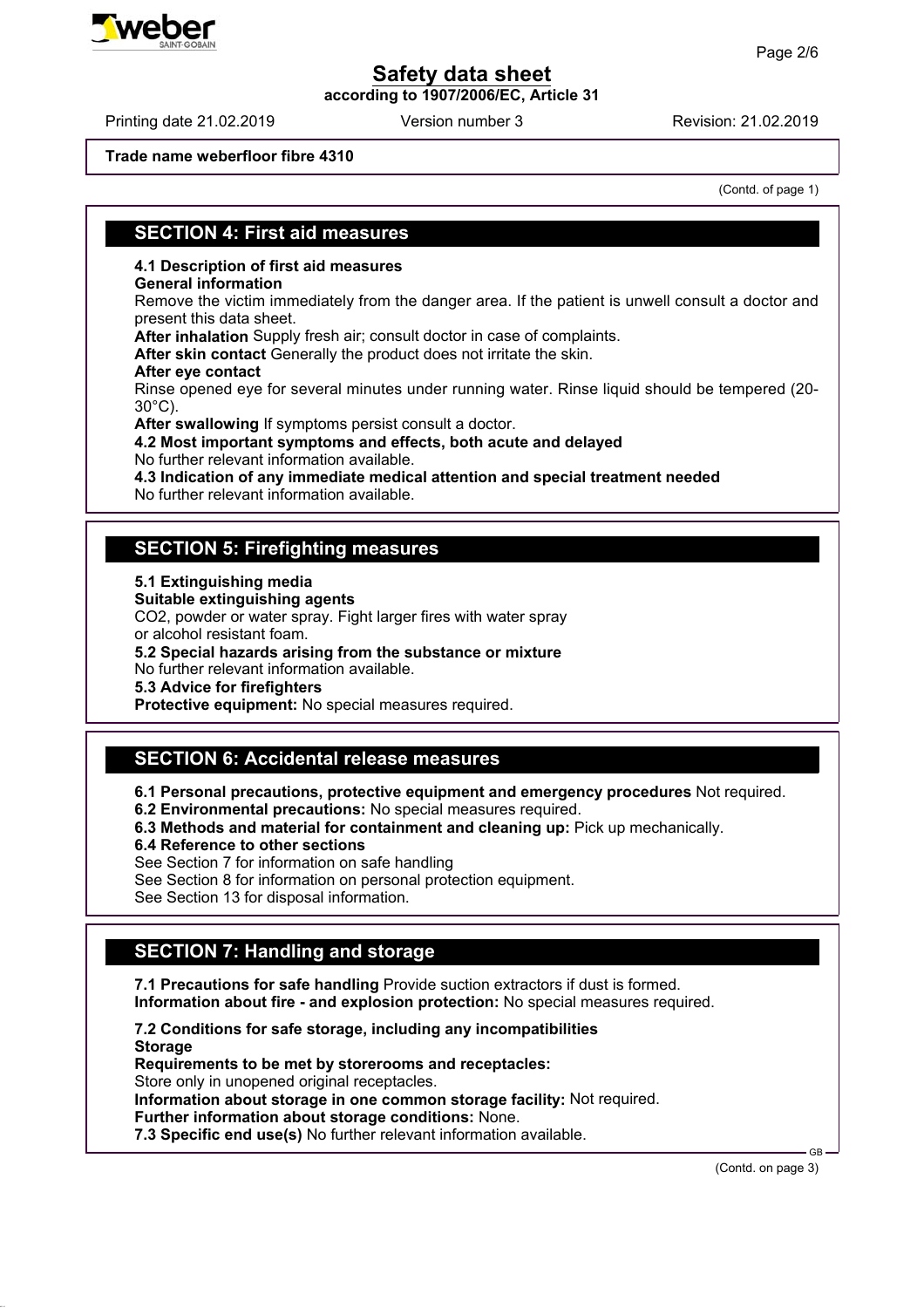**according to 1907/2006/EC, Article 31**

**Trade name weberfloor fibre 4310**

(Contd. of page 2)

## **SECTION 8: Exposure controls/personal protection**

**Additional information about design of technical facilities:** No further data; see item 7.

#### **8.1 Control parameters**

**Ingredients with limit values that require monitoring at the workplace:**

 **CAS No. Designation of material % Type Value Unit**

**Additional Occupational Exposure Limit Values for possible hazards during processing:** Quartz respirable dust  $(< 5 \mu m)$  : 0,15 mg/m<sup>3</sup>

### **Additional information:**

The applicable TRGS 900 (MAK list) was used as the basis for the preparation and/or revision of this safety data sheet.

**8.2 Exposure controls Personal protective equipment: General protective and hygienic measures:** The usual precautionary measures are to be adhered to when handling chemicals. Wash hands before breaks and at the end of work. **Respiratory protection:** Not required. **Protection of hands:** Protective gloves. **Eye protection:** Tightly sealed goggles **Body protection:** Protective work clothing.

## **SECTION 9: Physical and chemical properties**

| 9.1 Information on basic physical and chemical properties<br><b>General Information</b><br>Appearance:         |                                                       |
|----------------------------------------------------------------------------------------------------------------|-------------------------------------------------------|
| Form:                                                                                                          | Solid.                                                |
| Colour:                                                                                                        | According to product specification                    |
| Odour:                                                                                                         | Characteristic                                        |
| <b>Odour threshold:</b>                                                                                        | Not determined.                                       |
| pH-value:                                                                                                      | Not applicable.                                       |
| <b>Change in condition</b><br><b>Melting point/freezing point:</b><br>Initial boiling point and boiling range: | Undetermined.<br>Undetermined.                        |
| Flash point:                                                                                                   | Not applicable                                        |
| Flammability (solid, gas):                                                                                     | Product is not flammable.                             |
| Ignition temperature:                                                                                          | Not determined.                                       |
| <b>Decomposition temperature:</b>                                                                              | Not determined.                                       |
| <b>Auto-ignition temperature:</b>                                                                              | Product is not selfigniting.                          |
| <b>Explosive properties:</b>                                                                                   | Product does not present an explosion hazard.         |
| <b>Explosion limits:</b><br>Lower:<br>Upper:<br><b>Oxidising properties</b>                                    | Not determined.<br>Not determined.<br>Not determined. |
| Vapour pressure:                                                                                               | Not applicable.                                       |
| Density:<br><b>Relative density</b>                                                                            | Not applicable.<br>Not determined.                    |

(Contd. on page 4)



Printing date 21.02.2019 Version number 3 Revision: 21.02.2019

GB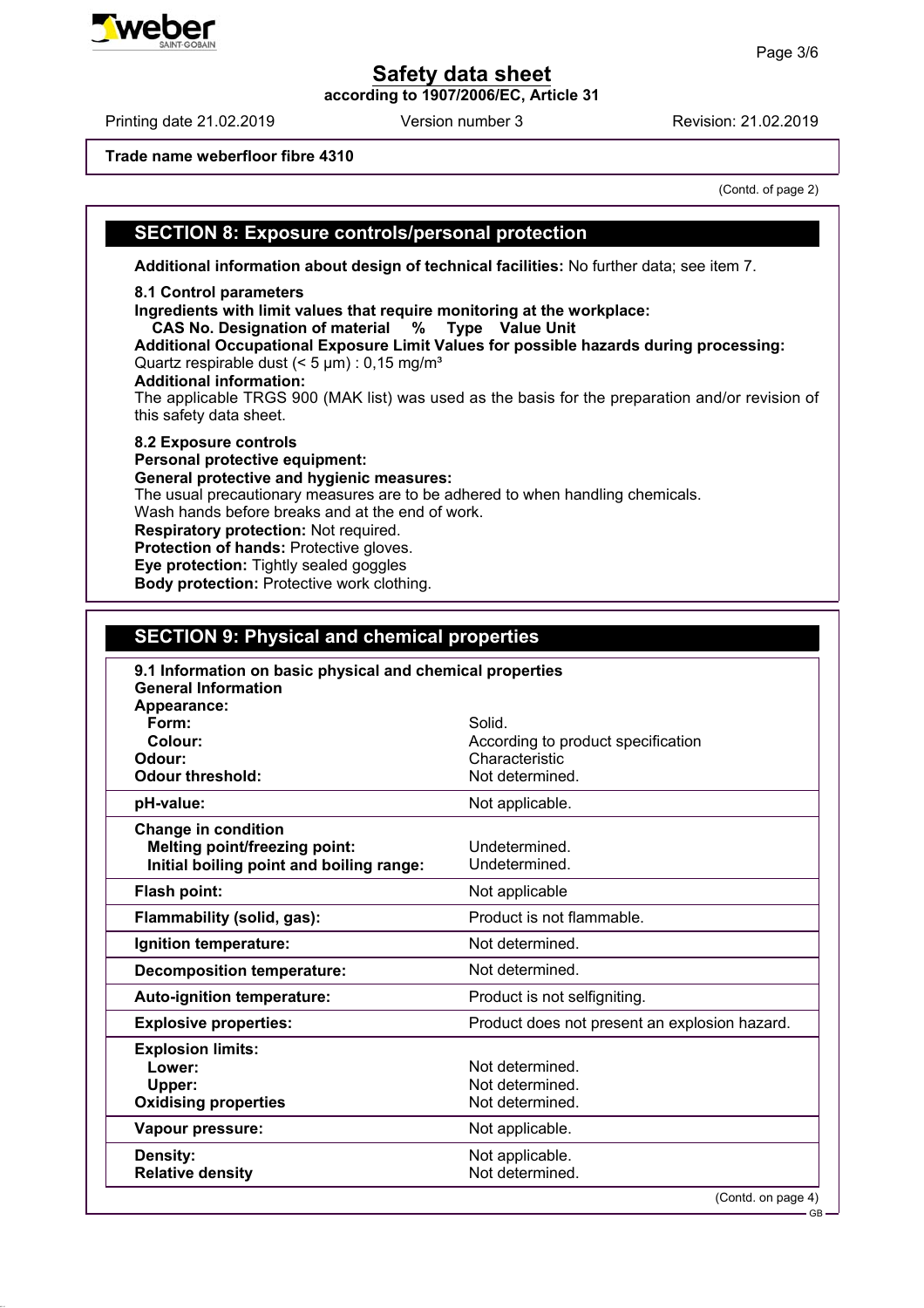**according to 1907/2006/EC, Article 31**

Printing date 21.02.2019 **Printing date 21.02.2019** Version number 3 Revision: 21.02.2019

**Trade name weberfloor fibre 4310**

|                                               | (Contd. of page 3)                         |
|-----------------------------------------------|--------------------------------------------|
| <b>Vapour density</b>                         | Not applicable.                            |
| <b>Evaporation rate</b>                       | Not applicable.                            |
| Solubility in / Miscibility with              |                                            |
| Water:                                        | Unsoluble                                  |
| Segregation coefficient (n-octanol/water) log |                                            |
| Pow:                                          | Not determined.                            |
| <b>Viscosity:</b>                             |                                            |
| dynamic:                                      | Not applicable.                            |
| kinematic:                                    | Not applicable.                            |
| Solvent content:                              |                                            |
| <b>Organic solvents:</b>                      | $0.0\%$                                    |
| <b>EU-VOC (%)</b>                             | 0.00 %                                     |
| EU-VOC (g/L)                                  | $0.0$ g/l                                  |
| Solids content:                               | 100.0 $%$                                  |
| 9.2 Other information                         | No further relevant information available. |

## **SECTION 10: Stability and reactivity**

**10.1 Reactivity** No further relevant information available.

**10.2 Chemical stability** Stable at recommended storage conditions

**Thermal decomposition / Conditions to be avoided:**

No decomposition if used according to specifications.

**10.3 Possibility of hazardous reactions** No dangerous reactions known

**10.4 Conditions to avoid** No further relevant information available.

**10.5 Incompatible materials:** No further relevant information available.

**10.6 Hazardous decomposition products:** No dangerous decomposition products known.

# **SECTION 11: Toxicological information**

**11.1 Information on toxicological effects**

**Acute toxicity** Based on available data, the classification criteria are not met.

**LD/LC50 values relevant for classification:**

| <b>Components</b> |                                            | Type | Value | <b>Species</b>                                                                                                                                                                                                                                                                                                                                                                                                                                                                                                                                                                                                                                                                                                                                                                                                                                                                                      |
|-------------------|--------------------------------------------|------|-------|-----------------------------------------------------------------------------------------------------------------------------------------------------------------------------------------------------------------------------------------------------------------------------------------------------------------------------------------------------------------------------------------------------------------------------------------------------------------------------------------------------------------------------------------------------------------------------------------------------------------------------------------------------------------------------------------------------------------------------------------------------------------------------------------------------------------------------------------------------------------------------------------------------|
|                   | <b>CAS: 1317-65-3 limestone</b>            |      |       |                                                                                                                                                                                                                                                                                                                                                                                                                                                                                                                                                                                                                                                                                                                                                                                                                                                                                                     |
|                   | Oral LD50   > 5,000 mg/kg (Rat)            |      |       |                                                                                                                                                                                                                                                                                                                                                                                                                                                                                                                                                                                                                                                                                                                                                                                                                                                                                                     |
|                   | CAS: 65997-16-2 Cement, alumina, chemicals |      |       |                                                                                                                                                                                                                                                                                                                                                                                                                                                                                                                                                                                                                                                                                                                                                                                                                                                                                                     |
|                   | Oral   LD50   > 2,000 mg/kg (Rat)          |      |       |                                                                                                                                                                                                                                                                                                                                                                                                                                                                                                                                                                                                                                                                                                                                                                                                                                                                                                     |
|                   | <b>Primary irritant effect:</b>            |      |       | Skin corrosion/irritation Based on available data, the classification criteria are not met.<br>Serious eye damage/irritation Based on available data, the classification criteria are not met.<br>Respiratory or skin sensitisation Based on available data, the classification criteria are not met.<br><b>CMR</b> effects (carcinogenity, mutagenicity and toxicity for reproduction)<br>Germ cell mutagenicity Based on available data, the classification criteria are not met.<br>Carcinogenicity Based on available data, the classification criteria are not met.<br>Reproductive toxicity Based on available data, the classification criteria are not met.<br><b>STOT-single exposure</b> Based on available data, the classification criteria are not met.<br><b>STOT-repeated exposure</b> Based on available data, the classification criteria are not met.<br>(Contd. on page 5)<br>GB |

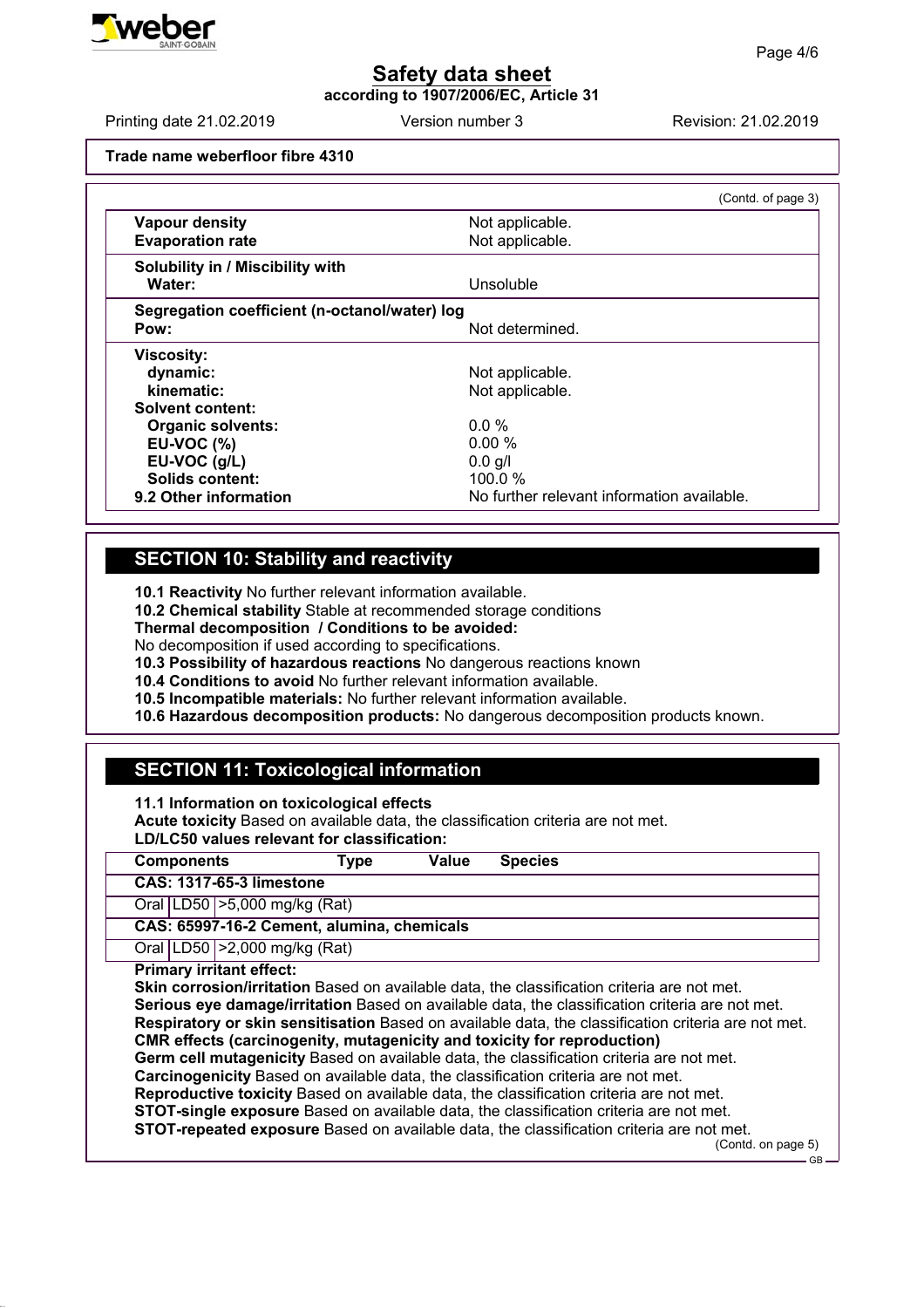**according to 1907/2006/EC, Article 31**

Printing date 21.02.2019 **Printing date 21.02.2019** Version number 3 Revision: 21.02.2019

**Trade name weberfloor fibre 4310**

(Contd. of page 4)

**Aspiration hazard** Based on available data, the classification criteria are not met.

## **SECTION 12: Ecological information**

**12.1 Toxicity**

**Aquatic toxicity:** No further relevant information available.

**Type of test Effective concentration Method Assessment**

**CAS: 1317-65-3 limestone**

LC50/96h | > 10,000 mg/l (Oncorhynchus mykiss (Rainbow trout))

 $EC50/48h \geq 1,000$  mg/l (Daphnia magna)

 $EC50/72h$   $>200$  mg/l (Algae)

**12.2 Persistence and degradability** No further relevant information available.

**12.3 Bioaccumulative potential** No further relevant information available.

### **Behaviour in environmental systems:**

**12.4 Mobility in soil** No further relevant information available.

**Additional ecological information:**

**General notes:** Do not allow product to reach ground water, water course or sewage system.

**12.5 Results of PBT and vPvB assessment**

**PBT:** Does not contain PBT substances.

**vPvB:** Does not contain vPvB substances.

**12.6 Other adverse effects** No further relevant information available.

## **SECTION 13: Disposal considerations**

## **13.1 Waste treatment methods**

**European waste catalogue**

Possible waste code. The concrete waste code depends on the source of the waste.

**Uncleaned packaging:**

### **Recommendation:**

Empty contaminated packagings thoroughly. They may be recycled

after thorough and proper cleaning.

**Recommended cleaning agent:** Thoroughly shake out sacks.

| 14.1 UN-Number<br>ADR, ADN, IMDG, IATA               | Void            |  |
|------------------------------------------------------|-----------------|--|
| 14.2 UN proper shipping name<br>ADR, ADN, IMDG, IATA | Void            |  |
| 14.3 Transport hazard class(es)                      |                 |  |
| <b>ADR</b>                                           |                 |  |
| <b>Class</b>                                         | $-(-)$          |  |
| <b>ADN/R Class:</b>                                  | Void            |  |
| 14.4 Packing group                                   |                 |  |
| ADR, IMDG, IATA                                      | Void            |  |
| <b>14.5 Environmental hazards:</b>                   | Not applicable. |  |